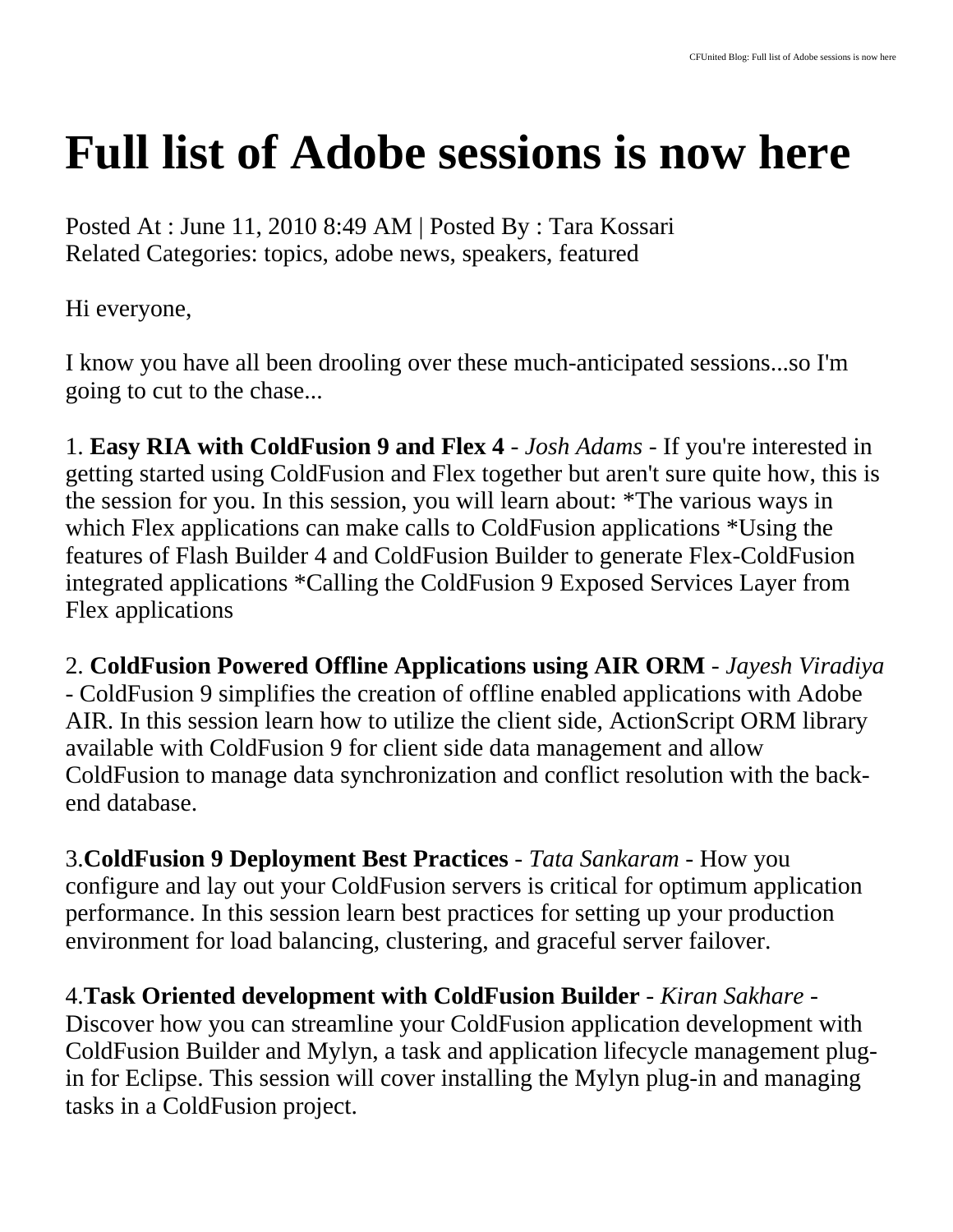5.**Getting Started with ColdFusion Builder** - *Sandeep Paliwal* - In this session learn how to get started with your first application in ColdFusion Builder. We will cover the basics of Eclipse-based development as well as ColdFusion Builder specifics including connecting to your ColdFusion server, working with databases and debugging.

6.**Extending Java Applications with ColdFusion** - *Rupesh Kumar* - ColdFusion is designed to be used in conjunction with Java, leveraging the powerful capabilities that the Java runtime offers while providing the benefit of rapid application development. In this session learn how you can easily utilize ColdFusion 9 to quickly expand and leverage the functionality of existing Java applications.

7.**Exploring LCDS3 and ColdFusion 9 Applications** - *Kevin Schmidt* - This session will provide an overview of LCDS 3 and BlazeDS 4 and how it integrates into ColdFusion 9 applications. We'll talk about what's changed in Flash Remoting since ColdFusion 8 (it's 9x faster) and how to leverage the built-in functionality of BlazeDS. We will also cover server-side data management and how LCDS3 can simplify how Flex applications manage data through ColdFusion.

8.**How Catalyst will Transform ColdFusion Development** - *Terry Ryan* - Catalyst makes front end design easy. More importantly it makes pretty front end design easy. If there ever was a compliment for ColdFusion's ease of back end development, it's the ease of front end with Catalyst. See how this tool can be brought into your workflow and super charge your development.

9.**Building multi-player games on the Flash platform with ColdFusion, Flex and Data services** - *Greg Wilson* - Learn how to build scalable, interactive, multiplayer games using the Flex, AIR, ColdFusion and BlazeDS/LCDS. Employ publish/subscribe messaging, CF remoting and other tricks to build something far cooler than just another multi-user chat application. Synchronize graphics across players, learn how to handle player disconnect, reconnects, tolerate poor networking conditions, latency, etc.

10.**Adding real-time data visualization to your application or website** - *Greg Wilson* - Every time your application accesses the server, data is available to do many more things than simple logging. Learn how to take this data and create